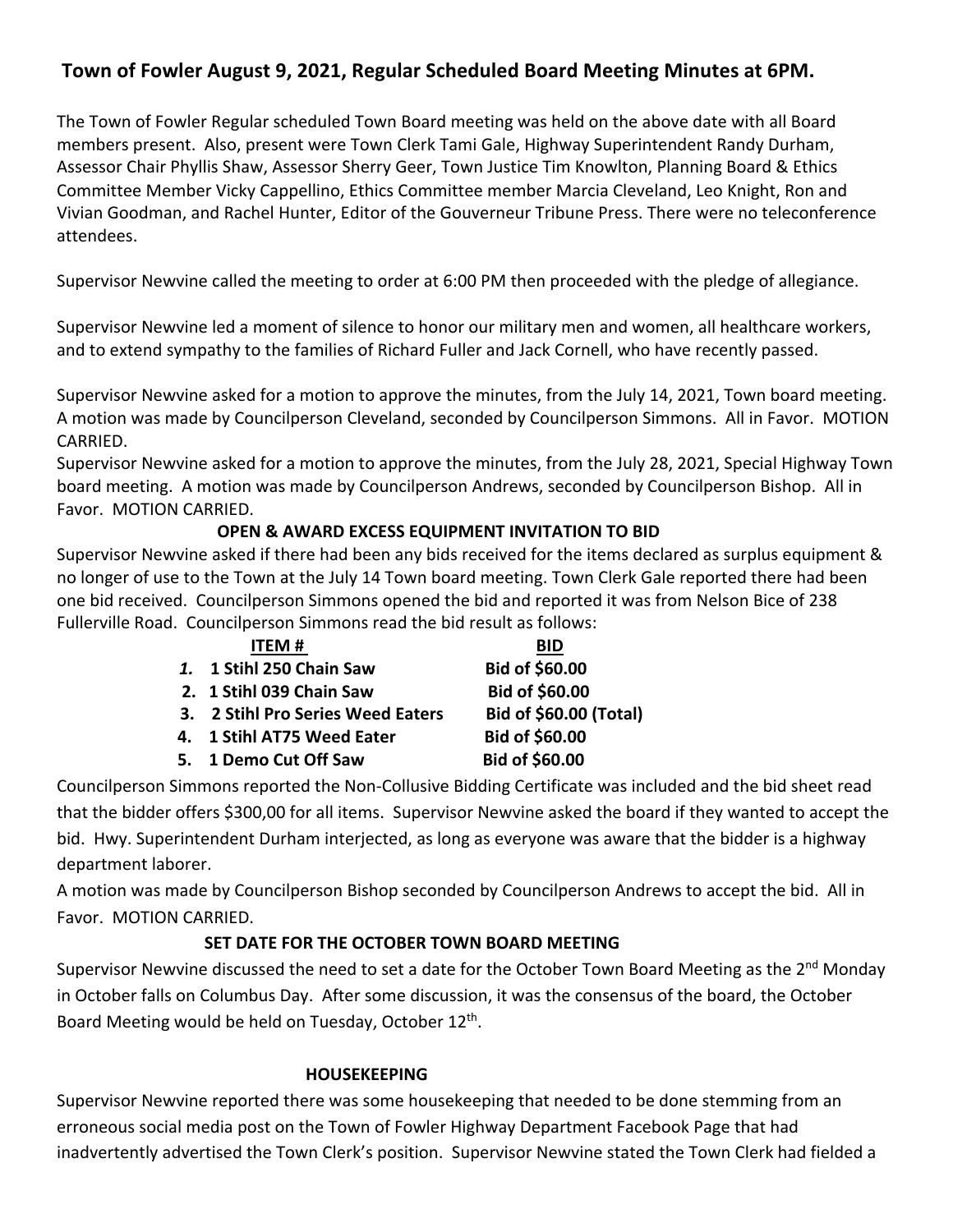ton of calls. He stated that her job had never been in jeopardy, she does a great job and if the erroneous post had caused the Town Clerk any consternation, they would like to apologize for that.

Town Clerk Gale stated she had a couple of things to say about the incident if it was an appropriate time in the meeting to do so. Town Clerk Gale stated it could have been avoided if a policy had been in place and people should read what they post on a site that is affiliated with a municipality. Town Clerk Gale reported she was not notified about the job that was posted, within the highway department even though it was erroneously advertised and had to find out that there was even a job posted by someone in person applying for her job. Town Clerk Gale stated everyone sitting at the tables are all elected officials, she didn't find the incident funny or appreciate the grief that it had caused. Town Clerk Gale reported that the misinformation was fed to however many followers that the highway department Facebook page has and found the incident to be disgusting. Hwy. Superintendent Durham stated that it being advertised as the Town Clerk position was something that Facebook added after to the post and as soon as he was informed of the error, the post was taken down and an apology posted. Town Clerk Gale asked for a plan to be put in place that she is going to be notified about what she needs to be notified about to do her job. Supervisor Newvine stated that they would do that.

#### **Town Department Reports**

#### **Town Justice**

# **Town Justice Tim Knowlton Reported:**

- Everything in the court is going very well and Court Clerk Irma Ashley keeps everything in order.
- He and Court Clerk Ashley have begun their required 12 hours of training to be completed annually.
- Court attendance has been small with many people just not showing up for their court dates.
- The court is back to having live arraignments.
- He has concerns with the rise in COVID cases and the implications for the court.

#### **Bookkeeper**

Bookkeeper Barbara Finnie was not in attendance and provided the board with purchase orders, abstracts, and checks prior to the Board meeting as well as the monthly cash balance report for month ending July 31, 2021.

- Supervisor Newvine reported that sales tax money received by the Town is up by \$40,000 compared to August of 2020, and it is up \$29,000 from the last quarter. He reported the sales tax is really booming and we will have to make sure the Town continues to receive its fair share.
- Supervisor Newvine reported the Highway Fund is 67% spent, however the CHIPS money will be coming in to recover part of that according to Bookkeeper Finnie. Hwy. Superintendent Durham reported the Highway Department has received about \$140,000 over, as to what was budgeted to be received from the State.
- Supervisor Newvine reported the General Fund to be 57% spent.
- Supervisor Newvine reported the ARPA Funding money has been received in the amount of \$108,000 and is very, very particular on what it can be spent on, and he is hoping the guidelines will loosen up as to what it can be spent on.

#### **Assessors**

#### **Assessor Phyllis Shaw reported:**

- It is a quiet time of year in the assessor office.
- They continue to work on Data Collection.
- She would like to get an early jump on checking on the completed work done on the building permits for the year and will begin that process soon.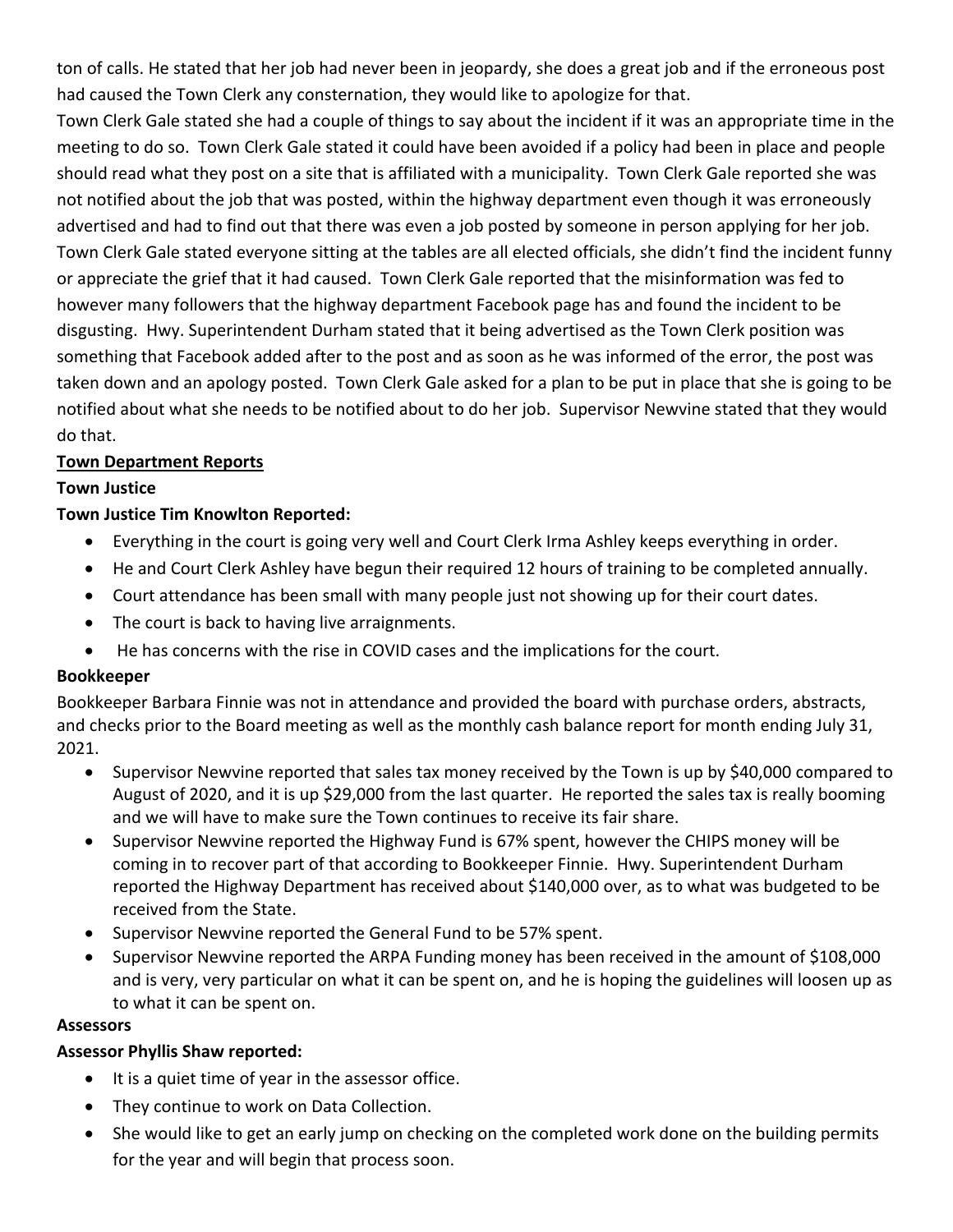- She has her home for sale and will notify the board if any progress is made, as she is looking to move closer to Gouverneur.
- Assessor Geer reported they have decided not to replace the printer in their office, and instead share in the cost of ink using the code enforcement office printer.

Supervisor Newvine reported he had attended a supervisor's meeting where he had met Bruce Green from the County and he had found the information he had shared to be very interesting. He had learned the County has a Data Collector that the Town of Fowler could use if they needed to.

#### **Historian**

Historian Karen Simmons reported:

• She had spoken to the Antwerp historian and asked if she would be interested in attending a ceremony for the Tri-County marker that she hopes to have set up for September. She tried to call the Lewis County historian to extend an invitation to the ceremony and has not made contact yet. It was discussed that an invitation would also be extended to Rachel Hunter, Editor of the Gouverneur Tribune Press, to attend the ceremony.

# **Animal Control**

Councilperson Karen Simmons reported for Dan Moyer who was not in attendance:

- There had been 1 complaint of two dogs running loose on the Hull Road this month. The owner was located, and the matter closed.
- The Town of Fowler free rabies clinic is being held this Thursday, August 12<sup>th</sup> from 6:00 to 8:00 PM, and anyone wanting to attend must have an appointment. Town Clerk Gale has reported there are 68 animals signed up so far. Anyone needing assistance signing up for the clinic can call either Public Health or the Town Clerk's office until 4:00PM on Wednesday the 11<sup>th</sup>.

#### **Beaver Control**

Councilperson Karen Simmons reported for Moyer's Wildlife Control**:**

- She has been informed by Hwy. Superintendent Durham the beaver have been active on the Shantyville Road, and the two had some doubt whether Dan had been going there and had determined that he had at least been there once.
- She had called Dan to report beaver activity on the Stone Road which had been called in by Hwy. Superintendent Durham earlier in the day.
- There has been an issue with a neighbor of the Town Hall digging out a sluice pipe by the bridge that becomes continually plugged by beaver activities on County Route 22. Supervisor Newvine reported he had contacted the neighbor and asked him to refrain from unplugging the pipe so Dan could install a trap to try to catch the beaver.
- Supervisor Newvine asked if anyone had contacted the County concerning the beaver on County Route 22. It was discussed that Hwy. Superintendent Durham and Councilperson Simmons both had. Supervisor Newvine will check with the County to determine if our beaver control officer can work this beaver site being on private property on a County Road, or if the County can send someone to resolve the issue.

#### **Code Enforcement:**

Supervisor Newvine reported for Code Enforcement Officer Besaw who is on vacation:

• He presently has 2 jobs going from open building permits. The individuals have been sending him pictures to show what he needed to see and he will be returning from vacation on the 10<sup>th</sup> of August.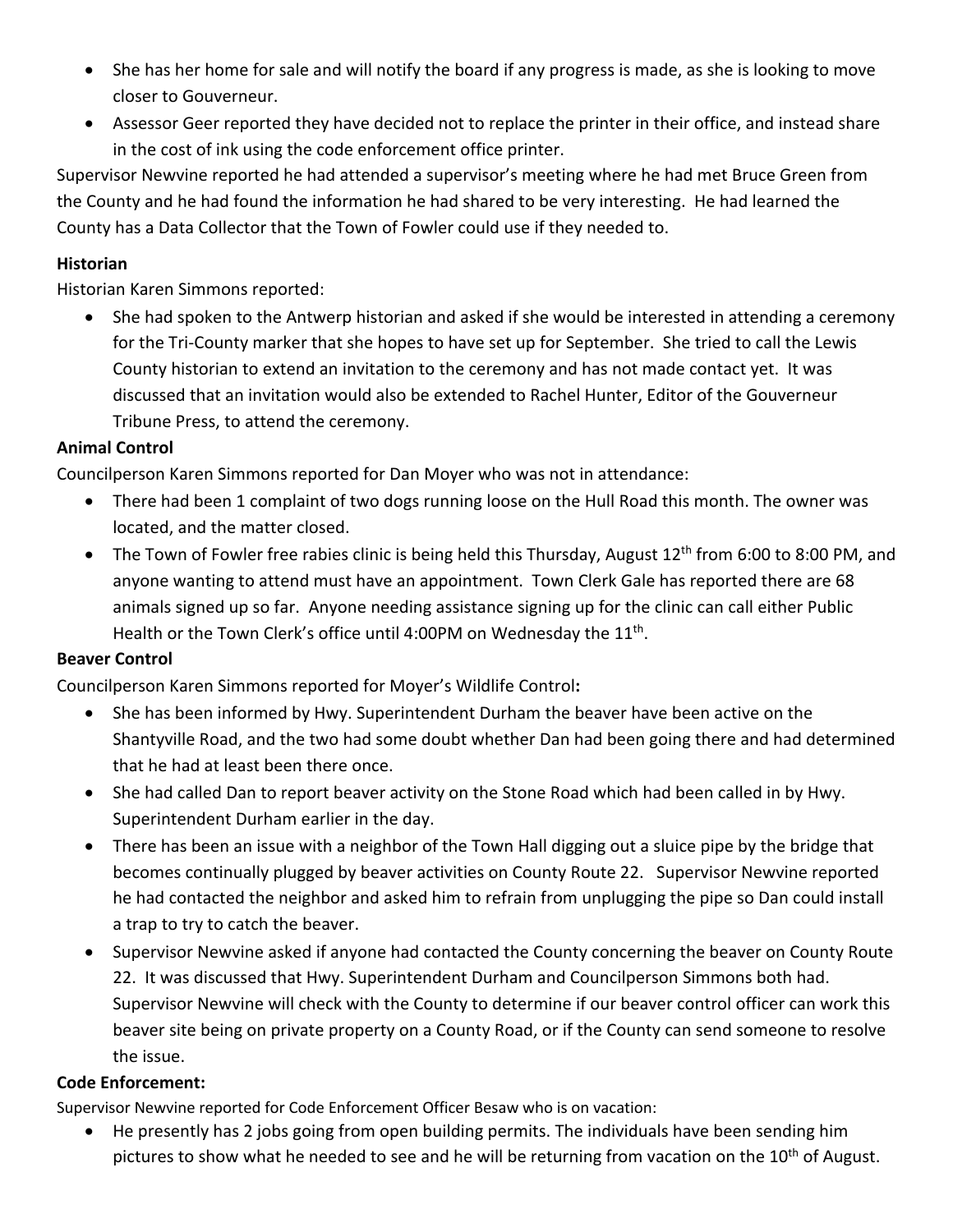# **Town Clerk**

Town Clerk Tami Gale reported:

- DEC sales for the month were \$365.00, with commission from the sales being \$20.15, she had issued, 2 marriage licenses, licensed 40 dogs, handled 8 building permits, and had collected \$30.00 in dog Kennel fees.
- She had received \$132.40 in bottle & can donations, and \$255.15 from 5,440 pounds of scrap metal.
- On July 29<sup>th</sup> she had received a donation to the food programs of \$100.00.
- She had received a call from the Fowler Baptist Church this afternoon, who wanted to learn more about the food programs and were going to share the information with their board of trustees, and the Town may receive some money to support the food programs.
- She had received a \$50.00 check in the mail today for the food programs sent in by Robert & Diane Jennings who have donated on a few other occasions.

# **CONTINUED HOUSEKEEPING DISCUSSION**

- Town Clerk Gale asked the board for a solution to the lack of communication concerning the erroneous job posting as well as other notifications that she doesn't receive when these decisions are being made via text messages between the board and the Highway Superintendent, instead of being discussed at board meetings, reporting the erroneous post was made 4 days prior to a regular scheduled Town board meeting where it could have been discussed. Supervisor Newvine stated we will take care of that.
- Town Clerk Gale stated how silly it looks when she is the one that people come to, to pick up an application, it is advertised that people come to her office to pick up applications, and she isn't even being made aware that there is a job posted.

Supervisor Newvine stated he thought Town Clerk Gale was right, that she must be notified first on any position, and mainly they will be for the highway department.

Councilperson Bishop asked for clarification on the incident in question. Hwy. Superintendent Durham stated it was on Facebook. He reported he had put it under the Town of Fowler Highway Department saying that the highway department is looking for a worker. Hwy. Superintendent Durham reported Facebook had changed it, stating they had put a little bullet on the bottom of the post that made it the Town Clerk position. Town Clerk Gale stated, in her opinion, there should be a policy regarding social media posting, citing ethics concerns. Hwy. Superintendent Durham stated I didn't do it on purpose, and I apologize to you for once and I'll apologize to you again, but I didn't know about it until you told me.

#### **Highway Department**

Highway Superintendent Randy Durham:

• Asked the board for permission to keep summer temporary highway department laborer Tom Peck employed until October 31, 2021, unless the Town has a new hire before then. He reported he is willing to stay on at the hourly rate of pay that he is getting paid presently. Councilperson Simmons asked what his hourly pay is and confirmed that Hwy Superintendent Durham was asking to keep him until October 31. Hwy. Superintendent Durham reported Tom Peck's rate of pay is \$16.00/hour and October 31 would be his last day as he begins working for UPS on November 1. It was the consensus of the board to agree to keep Tom Peck on as temporary laborer for the highway department until October 31 at \$16.00/hour.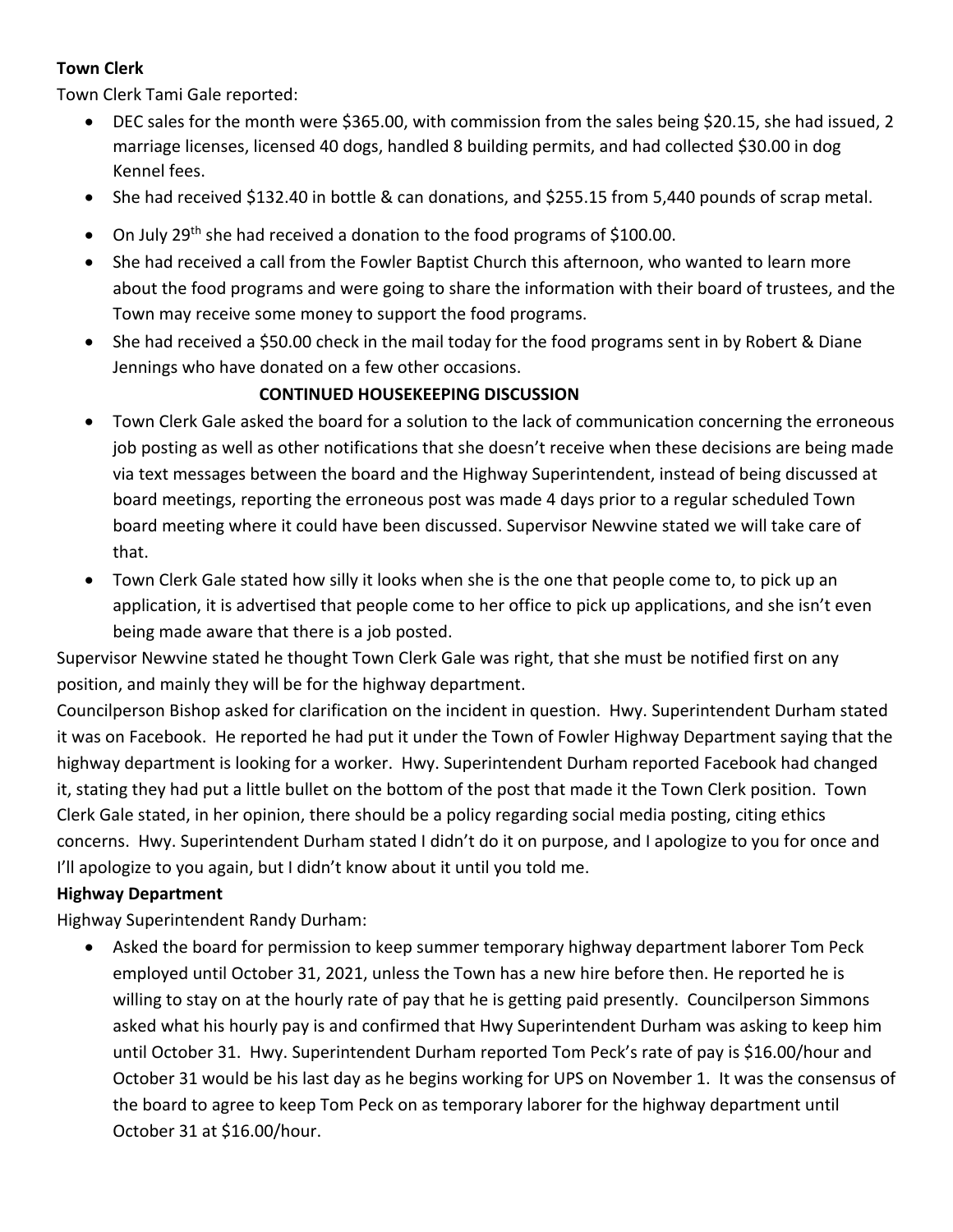- Reported he had a new ad to put out to advertise for a highway department worker, giving preference to Class B operator with no restrictions, diesel mechanic abilities, and Town of Fowler residents. Supervisor Newvine asked Hwy. Superintendent Durham if he was giving the ad to Town Clerk Gale. Hwy. Superintendent Durham reported he already had. Town Clerk Gale reported she had edited it and would send it to the Tribune the following day.
- Reported they had 1 mile of the River Road already prepared to go for a paving project next year and asked the board their thoughts on what other roads they would like to see paved and offered a few suggestions. He stated there is a piece of road between the State Barn and the post office, which will require a lot of work to be done and a lot of ditching would need to be done, along with some illegal activity involving residential septic systems. If the road gets done, any septic that is not legally installed would need to be disconnected and replaced, and he thought the Town may want to give the residents a year in advance notice and do it the following year. It was the consensus of the board to give the residents of this area the advance notice as to what to expect for the following year. Hwy. Supt Durham reported the work would begin after next year's paving is completed.
- Reported there was a large culvert that needed to be replaced on the Country Club Road. He anticipated the road being closed for at least a week while the work is completed. After further discussion, Supervisor Newvine asked Hwy. Superintendent Durham to write up a recommendation for the board members on the work that he would like to see be done.
- Reported the County has some excess mowers', and he is going to look at them to see if it is anything for the highway department.

# **Councilmembers**

#### **Councilperson Lynn Bishop**:

• Reported the paving on the Byrns Road looked excellent. He added there was a small section near Forrest Fuller's home that may need some stone added, to build up a 3 to 4 inch drop off area on the shoulder. Hwy. Superintendent Durham reported he would look at it.

#### **Councilperson Karen Simmons**:

- Asked Hwy. Superintendent Durham if he had a chance to look at the condition of the road in the Fullerville Cemetery. Hwy. Superintendent Durham reported he had taken care of where the road had washed out a little as reported to him by Councilperson Simmons earlier in the day. Councilperson Simmons thanked Hwy. Superintendent Durham for taking care of it.
- Reported there will be another SOS(Support Our Seniors) delivery on Friday, August  $27<sup>th</sup>$ .
- Reported Joan Shove is doing another garage sale to benefit the two food programs. She reported the garage sale is open now until Labor Day from 9am to 4pm. If anyone has anything they are trying to get rid of, she will take it to try to sell.
- She had spoken with Judy Brown who notified her that she will be dropping off some more food items.
- Reported the Town is still accepting food items and or money donations to benefit the food programs in the Town of Fowler.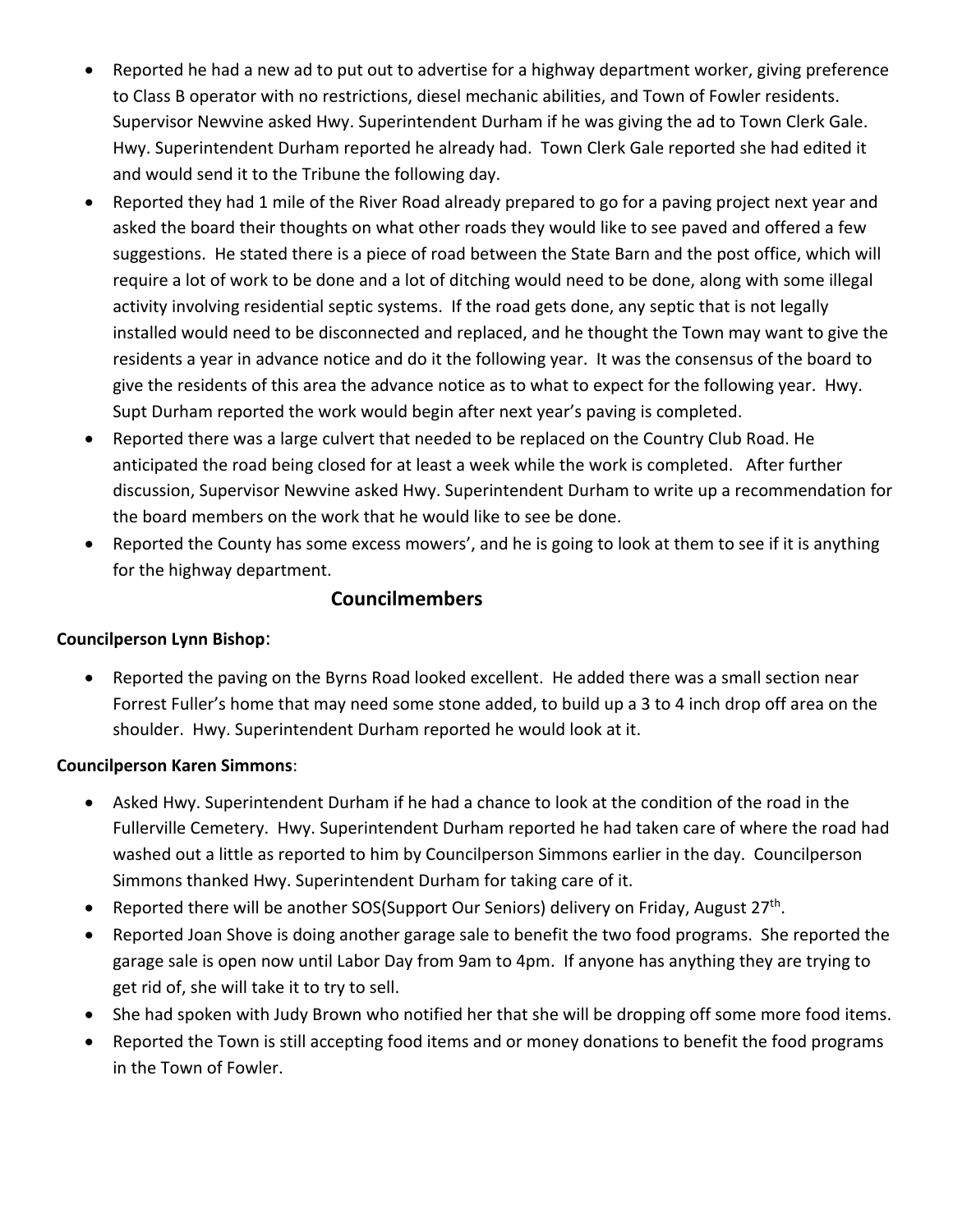# **Councilperson Scott Cleveland:**

- Apologized for missing the July 28<sup>th</sup> Special Hwy. Department meeting. He had mistaken the time of the meeting for 6:00 PM instead of 4:00PM.
- Reported that communication seems to be an issue lately within the Town, and stated, we are a small Town and are a small board and everyone at the tables are all elected officials.
- Reported he had looked at the policies and agrees with the Town Clerk, the Town does not have a policy on hiring and that several of the policies needed updating. He stated the Town Clerk should be the center of all communication coming in and going out, it just makes sense that she could then disseminate to all of us what is going on. Councilperson Simmons interjected that we were always going to sit down and do a policy, but we never did get to it. He asked if that was something the board wanted to look into having a hiring policy so that everything is right in order from how it is going to be put out to the public for notification and would cover everything from emergency contact to all of the information that is required to have on hand in the office. After some discussion, Supervisor Newvine asked Councilperson Cleveland to draw up a hiring policy for the Town of Fowler, stating he knew he was familiar with that kind of stuff.
- Discussed his take on pay raises, saying that if someone has all the qualifications that we are looking for, and if somebody is already a full-time highway worker, and are doing a good job, he didn't see an issue with a raise being given after 6 weeks as an incentive. He thinks the structuring of pay raises should be included in a hiring policy for the Town.

# **PAVILION REPORT**

- Discussed he had spoken with maintenance worker Byron Woodward, and the septic is the only thing that is holding things up right now with the pavilion. He stated they needed to get the plans for the septic. Supervisor Newvine stated CEO Besaw was going to call Dave Blevins, but he would give him a call tomorrow.
- Reported the overhead door hopefully will be coming in any day.
- Reported he had received the new baby/infant swing for the playground, and he would install the swing after the board meeting concluded. He reported he had received a few requests for a baby/infant swing to be added in speaking with parents and adults who bring their families to the playground.
- He is hoping to add some more toddler equipment to the playground after the pavilion is completed depending on how much money is left in the account.

#### **Councilperson Jeff Andrews**:

- Asked Hwy. Superintendent Durham if the road crack sealing had been completed yet. Hwy. Superintendent reported they had not come back to finish it yet.
- Thanked Hwy. Superintendent Durham and the highway workers & the Town board, and all who signed the sympathy cards he received in honor of his mother-in-law and for the generous donation in her memory.
- Reported the union contract has been settled and the only thing that needs to be done now is for it to be signed.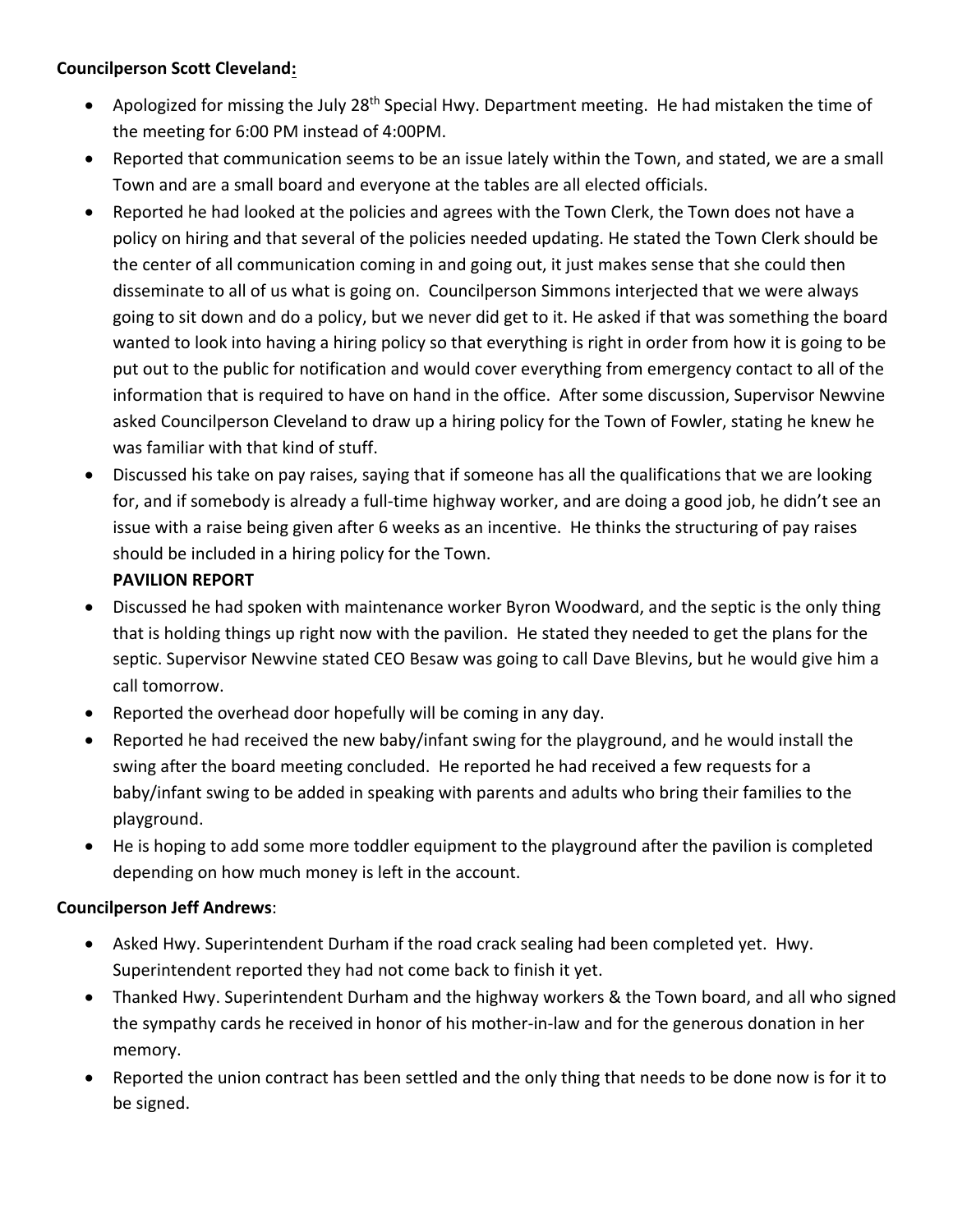#### **Supervisor Ricky W. Newvine:**

- Read aloud thank you cards received from the family of Jan Smith and Friends 4 Pound Paws for the donation in her memory.
- Thanked Nelson Bice for the great job he did on the steps at the beach.
- Reported that the raft at the beach may likely need to be replaced next year. It is in rough shape, and he is looking into where to buy a replacement.
- Reported we needed new steps leading into the water at the beach and he is going to contact Northland Associates to see if they would be interested in pouring a new set that a railing could be attached to. Councilperson Bishop suggested maybe Drew Rumble could be called as he has experience with cement work.
- Reported Carter Todd had been hired as a new lifeguard and he has been doing a good job filling in and reported Claire Knowlton has done a great job with the scheduling at the beach.
- Reported he had been advised by Gouverneur Mayor, Ron McDougal, that the County is going to give \$27,500 to the Black Lake Association to help with their milfoil mitigation program. He reported there is the same milfoil problem at Sylvia Lake and the Town of Fowler had recently given a donation of \$100.00 to contribute to the Milfoil Management Fund. He reported he had contacted Legislator Bill Sheridan to inquire if the same assistance from the County may be possible for Sylvia Lake, and he had received some good news from Legislator Bill Sheridan on the matter. Legislator Sheridan is going to propose a resolution at the next County meeting to seek monetary assistance for milfoil mitigation at Sylvia Lake.
- Reported he had been in touch with Jane Dodds to pass along the good news regarding the possibility of the County contributing to the milfoil mitigation cause and requested Jane to forward the Sylvia Lake history of their battle with the milfoil for the past 20 years to the County for their consideration. He also gave Jane updated information for the Sylvia Lake newsletter regarding the correct name of the Town of Fowler dog warden as well as asked her to delete the Town Justice as being a point of contact for a dog concern.
- Reported the sign on the River Road had been taken down and thanked the homeowner for removing it as well as Rachel Hunter for her recent editorial in the Tribune Press on the topic.
- Reported he had emailed Legislator Sheridan about the Emeryville bridge, after receiving information from Councilperson Simmons that she had spoken to one of the Legislators, who advised her if the Town reached out, that there might be some movement with the bridge. He is hopeful to hear from Legislator Sheridan soon.
- Asked if all of the Councilpersons had received the email sent by Town Clerk Gale for a webinar that is being held on the 19<sup>th</sup> of August featuring a new composite material that is being used on bridges, making the installation costs considerably less, and reported he was going to attend the webinar to see if it is something the County might be able to use to complete more projects.
- Reported the Workers Compensation, provided through the County, is going up, stating that last year it was \$29,178.00 and this year it is going to be \$30,009.00.

#### **Public Comment**

• Councilperson Simmons mentioned Stephen Gale had donated a pack basket as a raffle to benefit the food programs and tickets are \$2 each or 3 for \$5.00, and the Town had added a t-shirt to go with the basket raffle.